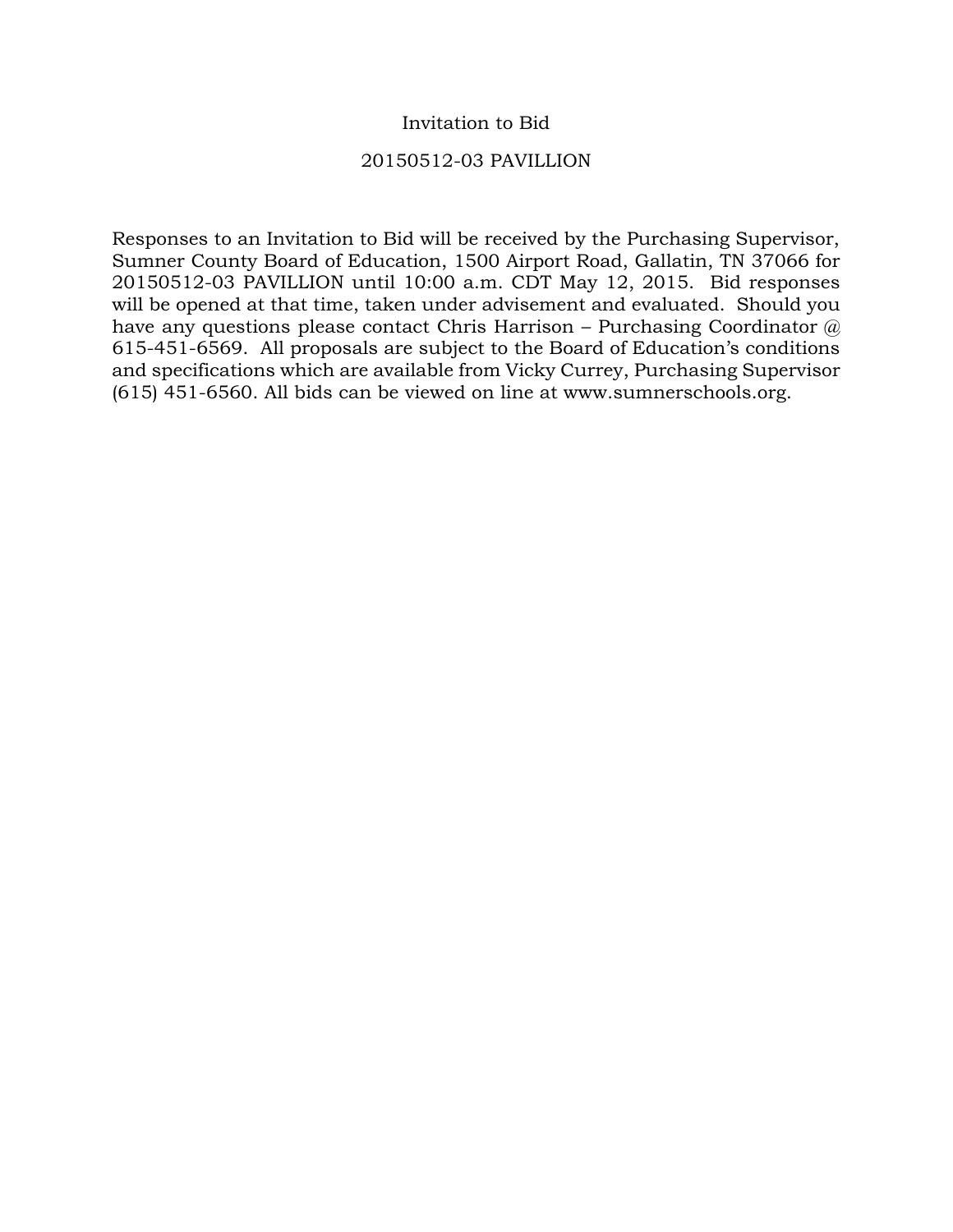#### **NOTICE TO RESPONDENTS**

Responses to an Invitation to Bid will be received by the Purchasing Supervisor in the SUPPORT SERVICE FACILITY CONFERENCE ROOM, Sumner County Board of Education, 1500 Airport Road Gallatin, TN 37066. They will be received until **10:00 A.M. Local Time MAY 12, 2015** for **20150512-03 PAVILION**, at which time the responses will be opened, taken under advisement and evaluated. *BIDS WILL BE POSTED ON www.sumnerschools.org* 

**GENERAL REQUIREMENTS AND CONDITIONS** 

-------------------------------------------------------------------------------------------------------------------------------

- 1. The Sumner County Board of Education reserves the right to accept or reject any and/or all responses in whole or in part, and to waive informalities therein.
- 2. Any responses received after the scheduled closing time for the receipt for responses will not be considered.
- 3. If a mistake is discovered after the responses are received, only the Sumner County Board of Education may allow the respondent to withdraw the entire response.
- 4. Partial payments will not be approved unless justification for such payment can be shown. Terms will be net 30 days.
- 5. Payment will not be made until the said **20150512-03 PAVILION** are inspected and approved as meeting all specifications by persons appointed by the Sumner County Board of Education.
- 6. Responses submitted must be in a sealed envelope and marked on the outside as follows: **RESPONSE: 20150512-03 PAVILION DEADLINE: 10:00 A.M.; MAY 12, 2015**
- 7. Facsimile responses will not be considered.
- 8. If a successful bidder violates any terms of their bid, the contract, school board policy or any law they may be disqualified from bidding for a period of two years for minor violations or longer for major violations. Bids from disqualified bidders will not be accepted during the period of disqualification.
- 9. Prices quoted on the response (if any) are to be considered firm and binding until the said **20150512-03 PAVILION** are in the possession of the Sumner County Board of Education.
- 10. No purchase or contract is authorized or valid until the issuance of a Board Purchase Order in accordance with Board Policy. No Board Employee is authorized to purchase equipment, supplies or services prior to the issuance of such a Purchase Order.
- 11. Any deviation from these stated terms, specifications and conditions must be coordinated with and approved in writing by the Purchasing Supervisor, Vicky Currey (615) 451-6560.
- 12. All bids that exceed \$25,000 must have the Company Name, License Number, Expiration Date thereof and License Classification of Contractor listed on outside of sealed envelope. As required by State of Tennessee Code Annotated 62-6-119.
- 13. The awarded bidder will be required to post a performance and payment bond in the amount of 25% of the contract price if it exceeds \$100,000 as stated by State of Tennessee Code Annotated 12-4-201.
- 14. If the project cost in excess of \$25,000 a performance bond must be secured by the requesting party in an amount equal to the market improvement value.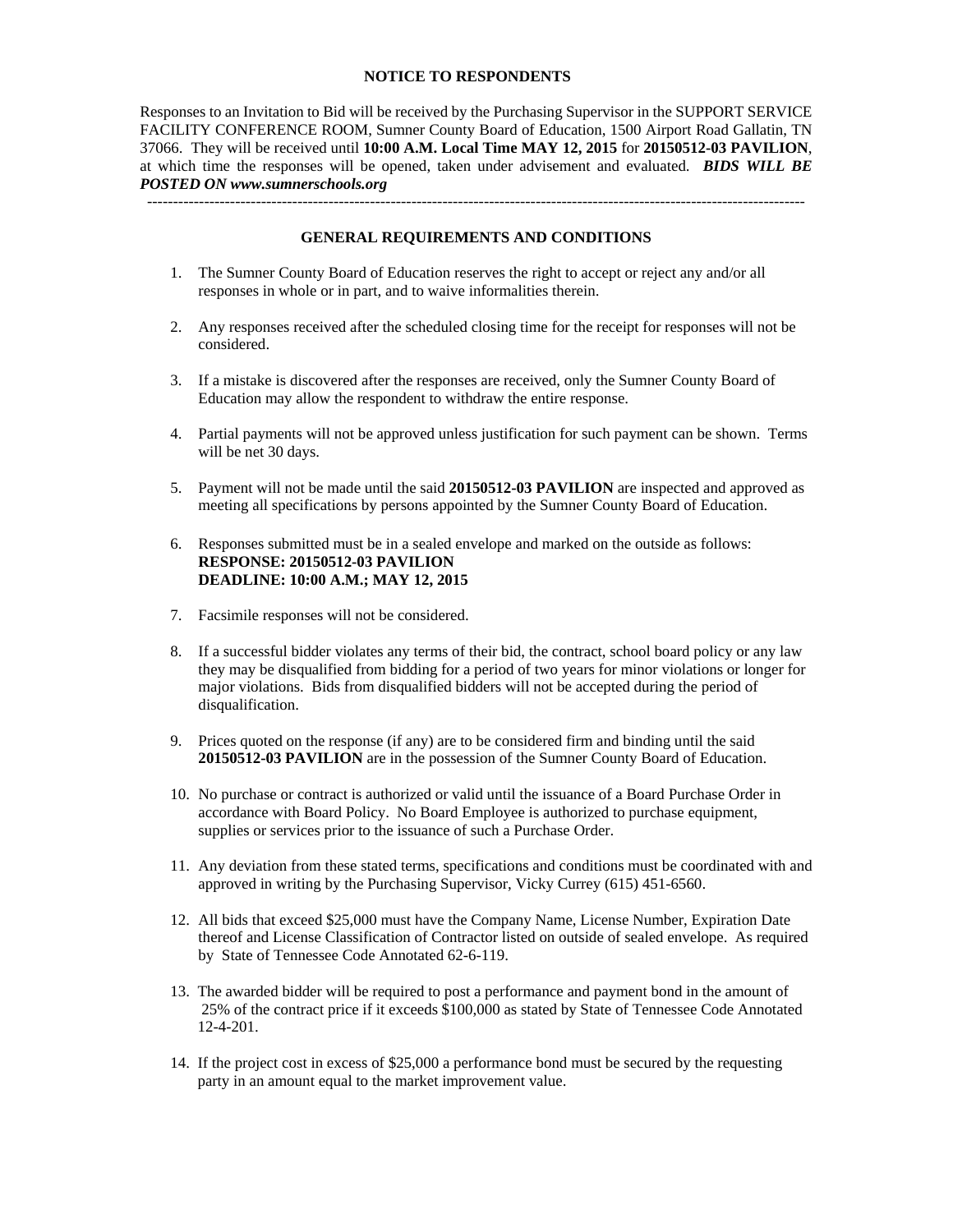# **20150512‐03 PAVILION**

The Sumner County Board of Education, herein known as "School System", is soliciting bids for the construction of a pavilion at Portland Gateview Elementary. The bid is to include materials and labor.

**Jobsite:** Portland Gateview Elementary 1098 Gateview Drive Portland, TN 37148

### **Contractor Obligations:**

- Shall provide and obtain all necessary materials, equipment and labor.
- Shall provide and obtain all necessary permits with Local, County, etc. agencies as required by law.
- Shall schedule all necessary inspections with Local, County, etc. agencies as required by law.
- Shall strictly adhere to engineered drawings. The School System reserves the right to withhold partial or all payment until the work is completed to the specifications and satisfaction of the School System. Any work not completed to specifications will be the Contractor's sole responsibility and expense to redo.
- Shall provide Worker's Compensation Insurance as required by Tennessee State Law. The Contractor shall prove compliance with Public Chapter No. 587, T.C.A. 49‐5‐413(d), criminal background check, and provide a Drug Free Workplace Affidavit.
- Shall dispose of all generated waste materials in compliance with all Local, State and Federal guidelines, regulations, and requirements.
- Shall have properly trained and experienced staff to facilitate the specified services.

### **Scope of Work:**

The vendor is to submit pricing for the construction of a 48' x 60' pavilion. The structure is to consist of a wood frame, metal roof, closed in ceiling (See Sample "B"), and concrete floor (4,000 psi). Included with the specifications are a sample photograph, post location diagram, and sample materials list. The structure must be constructed to match the layout and look of the sample photograph (Sample "A" and "B"). In order to provide sufficient structure stability, the post location diagram (Sample "C") must be strictly adhered. The sample materials list (Sample "D") was generated as a guide for necessary materials. The vendor **must** submit a materials list with the bid for review.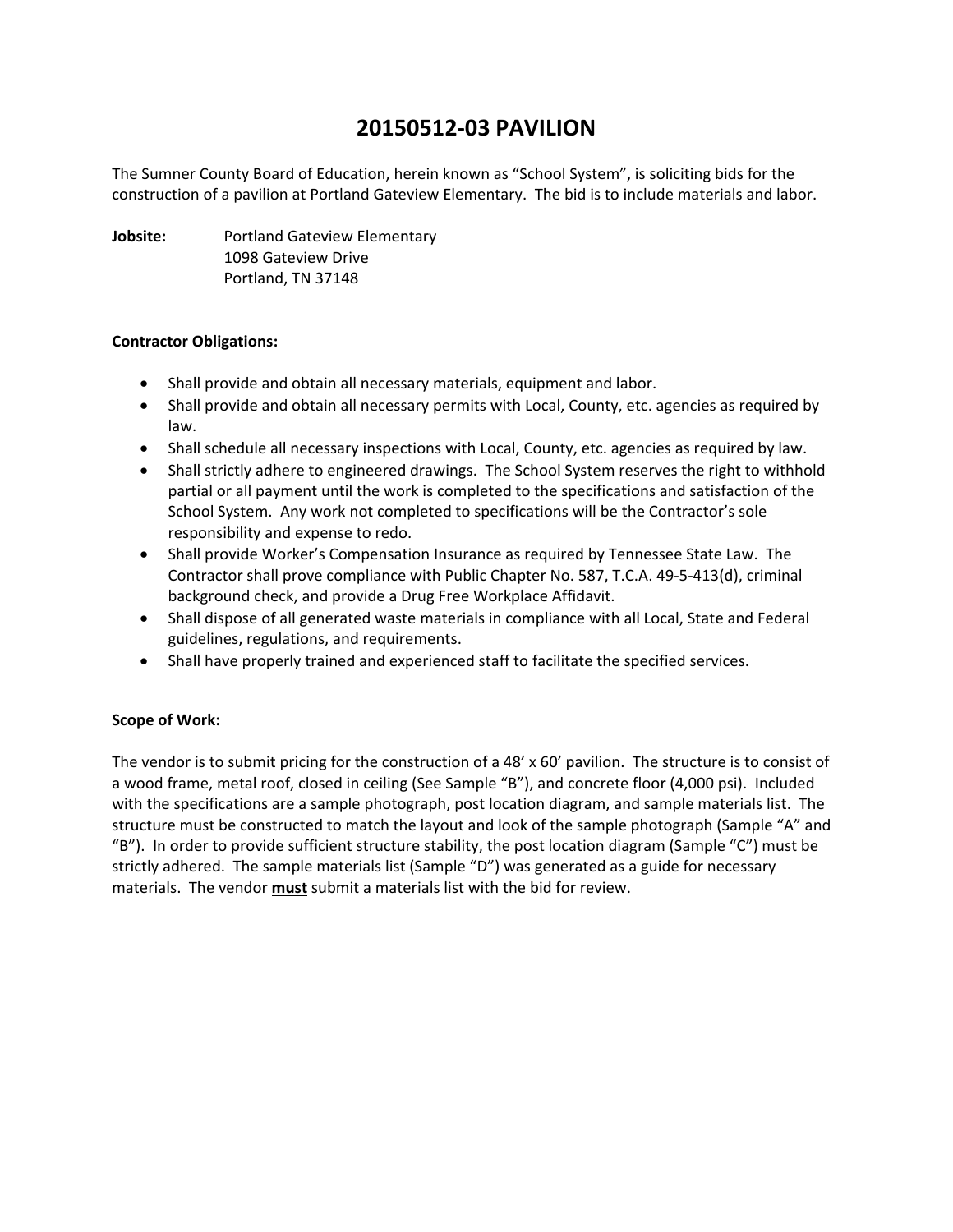## **SUMNER COUNTY BOARD OF EDUCATION**

**Purchasing Department** 1500 Airport Road Gallatin, TN 37066

| <b>COMPANY NAME</b>                         |                                                              |                  |
|---------------------------------------------|--------------------------------------------------------------|------------------|
| <b>ADDRESS</b>                              |                                                              |                  |
| <b>TELEPHONE</b>                            |                                                              |                  |
|                                             |                                                              |                  |
| <b>EMAIL</b>                                |                                                              |                  |
| <b>AUTHORIZED COMPANY</b><br>REPRESENTATIVE |                                                              | <b>SIGNATURE</b> |
| <b>AUTHORIZED COMPANY</b><br>REPRESENTATIVE |                                                              |                  |
| <b>DATE</b>                                 |                                                              |                  |
| <b>BID TITLE</b>                            | 20150512-03 PAVILION                                         |                  |
| <b>DEADLINE</b>                             | MAY 12, 2015 @ 10:00 A.M.                                    |                  |
| <b>BID AMOUNT</b>                           | $\frac{1}{2}$                                                |                  |
|                                             | *Vendor must include a materials list with the bid document. |                  |
| <b>BID GOOD THRU</b>                        |                                                              |                  |
|                                             |                                                              |                  |
|                                             |                                                              |                  |
|                                             |                                                              |                  |
|                                             |                                                              |                  |

 $\overline{\phantom{0}}$ 

 $\overline{\phantom{0}}$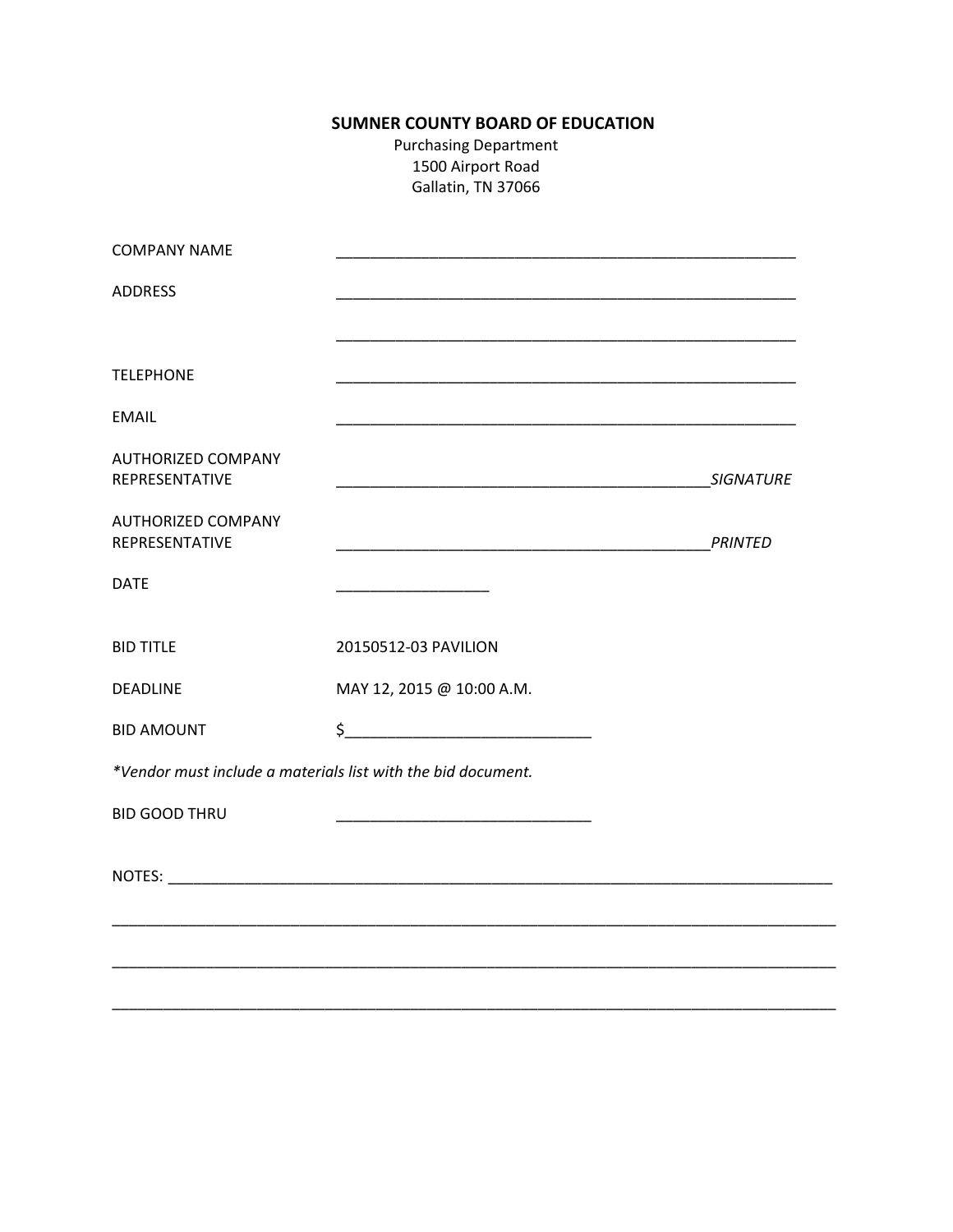

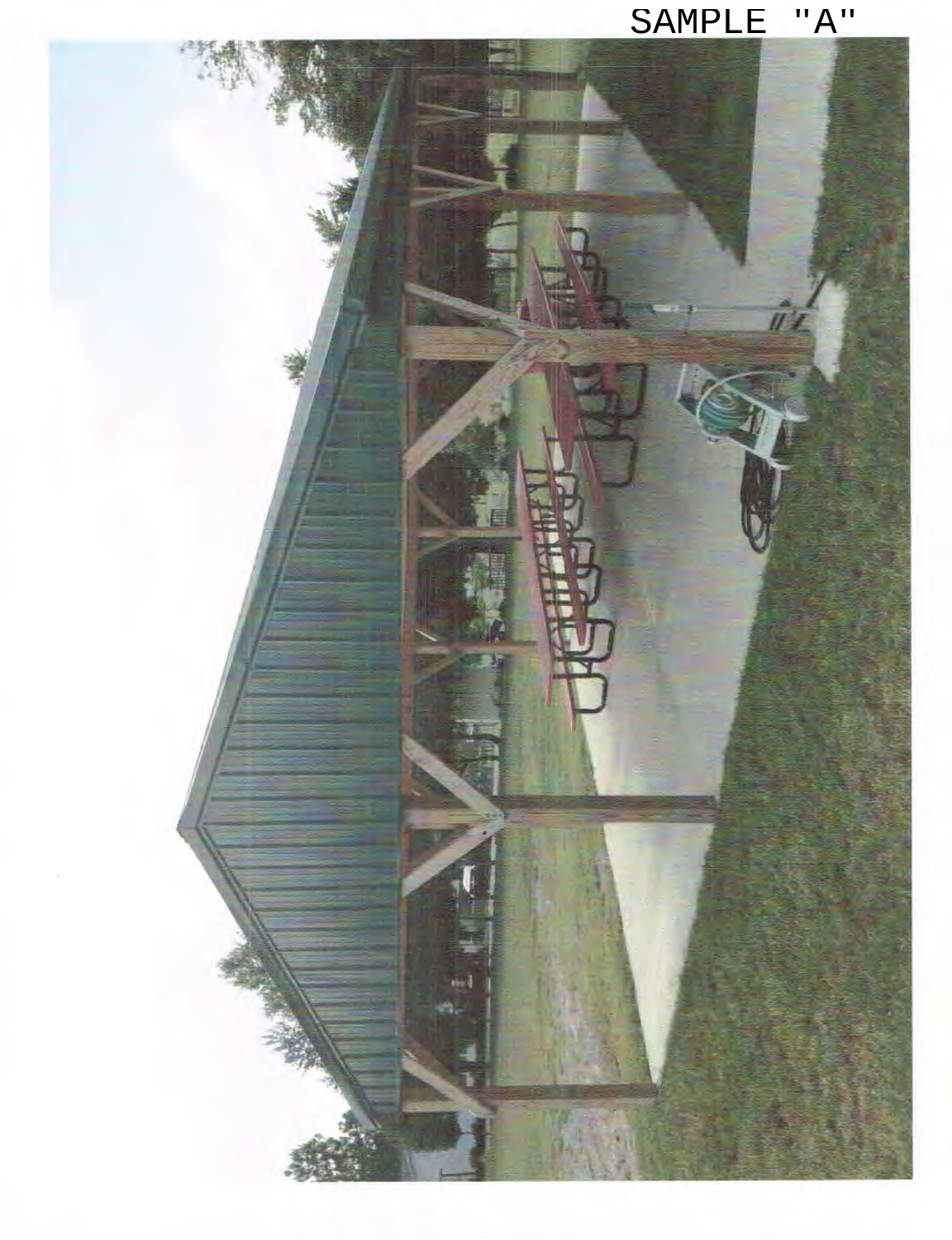

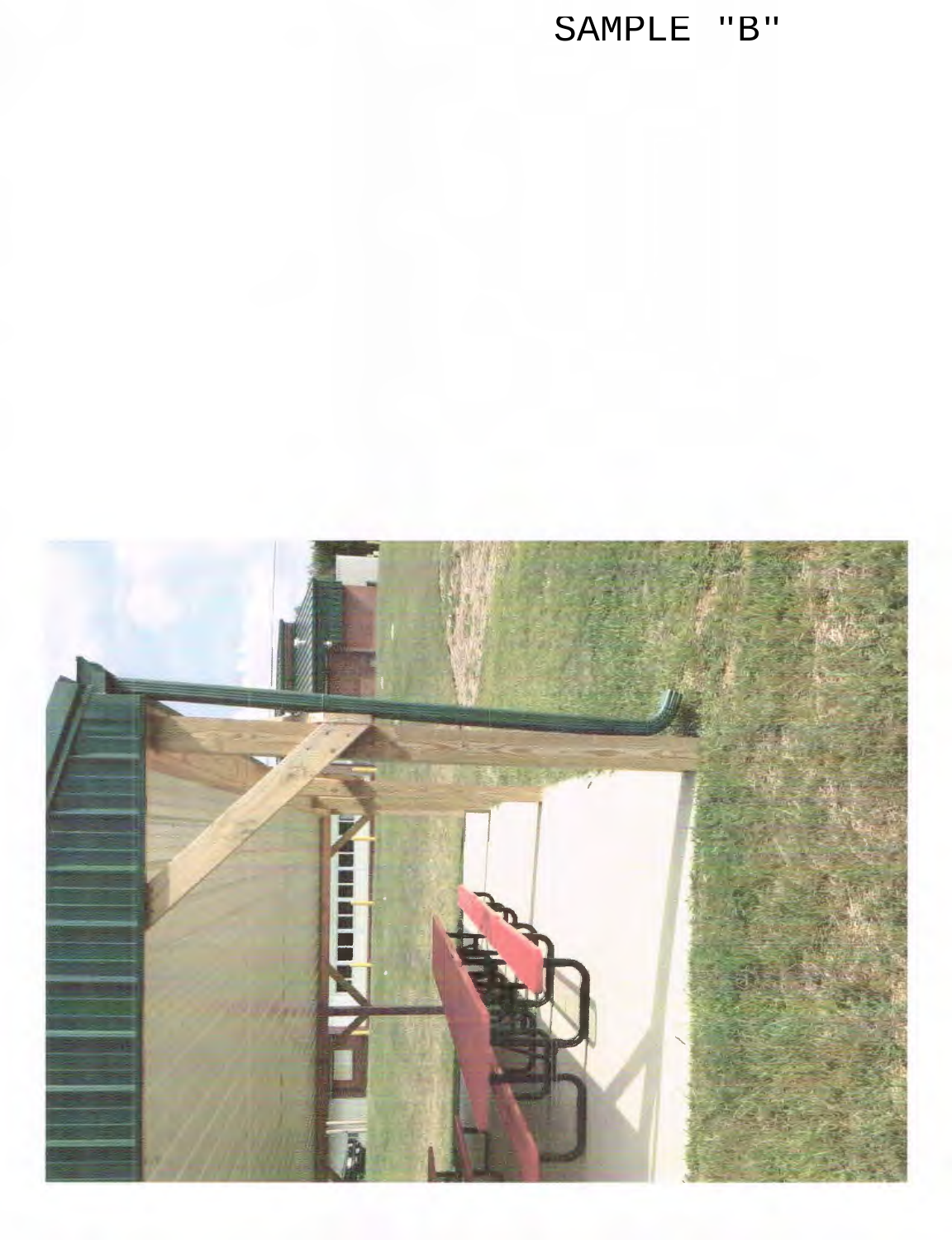